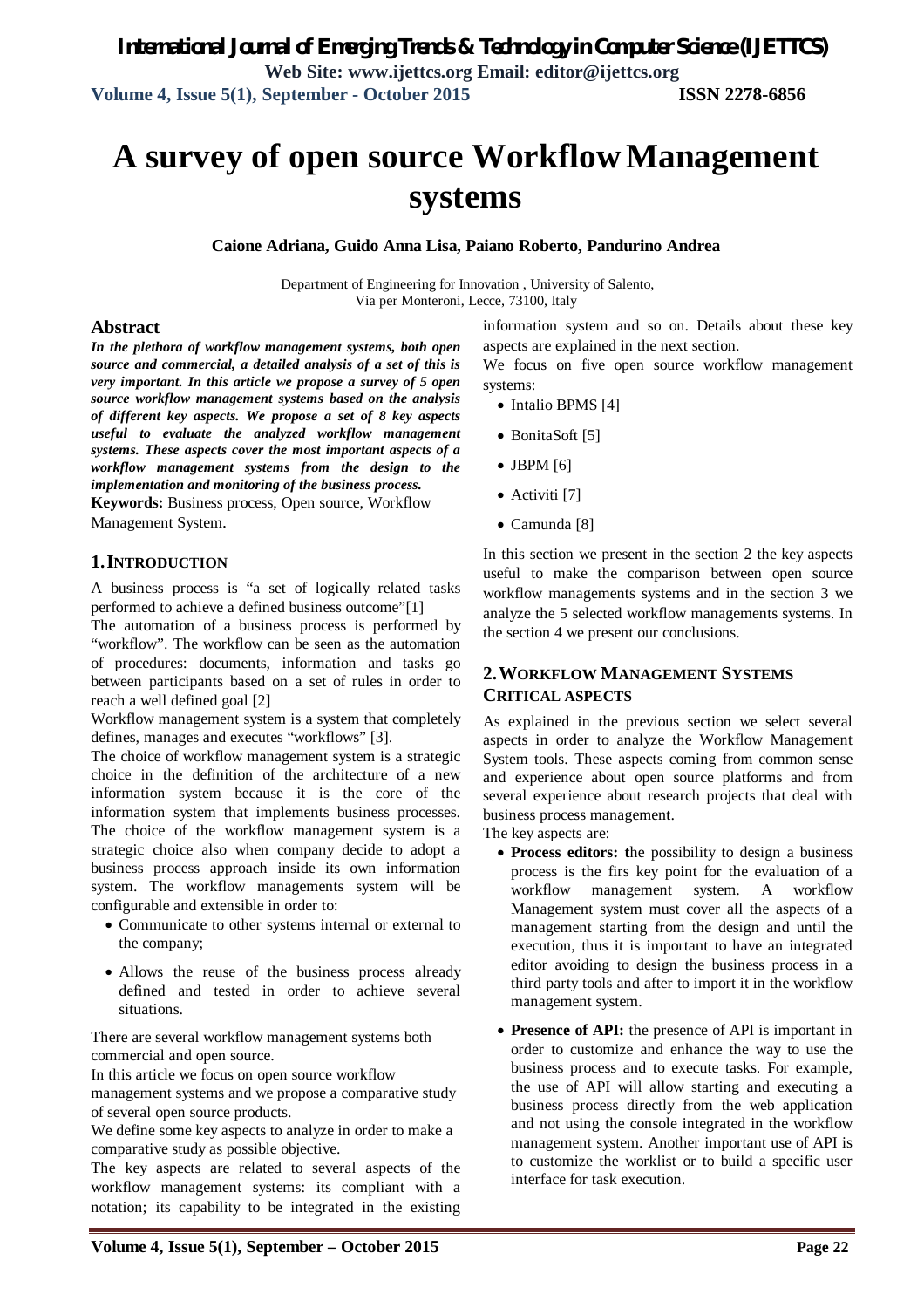### **Volume 4, Issue 5(1), September - October 2015 ISSN 2278-6856**

- **Presence of connectors**: connectors are very important in order to connect the workflow management system with already existing application. Very often, a workflow management system will be integrated in a pre-existing information system and thus it is very important to have the possibility to connect with other information systems with low effort.
- **BPMN 2.0 compliance:** BPMN 2.0 is a standard in the design of the business process [9]. Business process analyst are skilled in the BPMN notation and thus it is useful to provide a tool that support the designer in the complex task of design a business process.
- **Fast Prototyping:** the possibility to see a prototype of the application that support the business process design and to understand if the designed business process meet the users' requirements is a very important aspect in the selection of the workflow management system tools.
- **Possibility to modify the generated application:** to have the possibility to modify the generated application in order to obtain the application to provide to the final user is a very interesting aspect in the selection of the workflow management system tools because allows to reduce the development effort.
- **Monitoring of the process:** the workflow management system need to have tools useful to monitor the business process in order to understand if there are some critical aspects during the execution of the business process.
- **Possbility to modify** *the source code of the engine*: often for specific implementation, it is important to modify the source code of the engine in order to answer to specific needs.

### **3 WORKFLOW MANAGEMENT SYSTEMS**

In this section we analyze the selected workflow management systems.

### **3.1 IntalioBPMS**

Intalio is an Open Source Workflow Management System for the management of the business process.

It is independent of any other proprietary technology and provides all the components useful for the design, deployment and management of complex business processes including business activity monitoring, rules management, document management and system integration. Intalio also has a tool for the management of web applications. Intalio is created to be used by business users who will have access to a business process management platform.

In order to have an application aligned with the business process it is important that IT experts will customize the obtained business process and to configure the system.

The Intalio engine is a BPEL open source engine named Orchestration Director Engine (ODE). It provides a complete support to all BPEL version and thus it can play with BPEL code coming from other systems. Intalio supports also BPEL4People.

Intalio has a business process editor that support BPMN. The editor provides the ability to make the documentation for the business process and to export the design in image format. The editor is based on Eclipse and able the designer to define the business process and to use already defined business process in new business process.

Intalio includes a form editor useful for the design of the form that support the business process execution starting form the business process design already defined. In order to modify the generated form, it is important to have the support of IT experts and it is not a task that business analyst can take without IT expert help.

Intalio allows to interact with other systems using web services. It allows to integrate in the business process user query. Intalio has the API useful to manage and to change the designed business process but Intalio does not have the possibility to customize the engine.

Intalio supports the business process monitoring made up using a specific Dashboard editor that allows to define and to monitor the key performance indicator. The Dashboard is customizable.

#### **3.2 BonitaSoft**

Bonita is able to combine three solutions in only one.

Bonita is characterized by the speed with which it is possible to create applications based on business process processes and is oriented to business users who can manage independently and without the help of experienced users their business process, from design to implementation

The Bonita architecture is oriented to the services. Bonita has a set of API useful to integrate the engine with application implemented using Bonita or other custom application. Bonita engine has a set of connector that allow to integrate the business process with other applications.

The main engine characteristics are:

- Stable and solid engine that also allows you to run multiple process instances simultaneously;
- Native support for BPMN 2.0 modeling and execution of business processes;
- Highly scalable Bonita BPM Engine can be used in different contexts, from simple processes at the departmental level to the most critical processes with deployment across the enterprise;
- Use asynchronous execution to prevent blocking of instances of the process caused by pending operations;
- APIs available include EJB2, EJB3, REST API and Java-based, for custom application development and easy integration;
- Assigning tasks to users based on roles
- Bonita BPM Engine is a fully transactional, that groups of calls and the definition of units for error handling;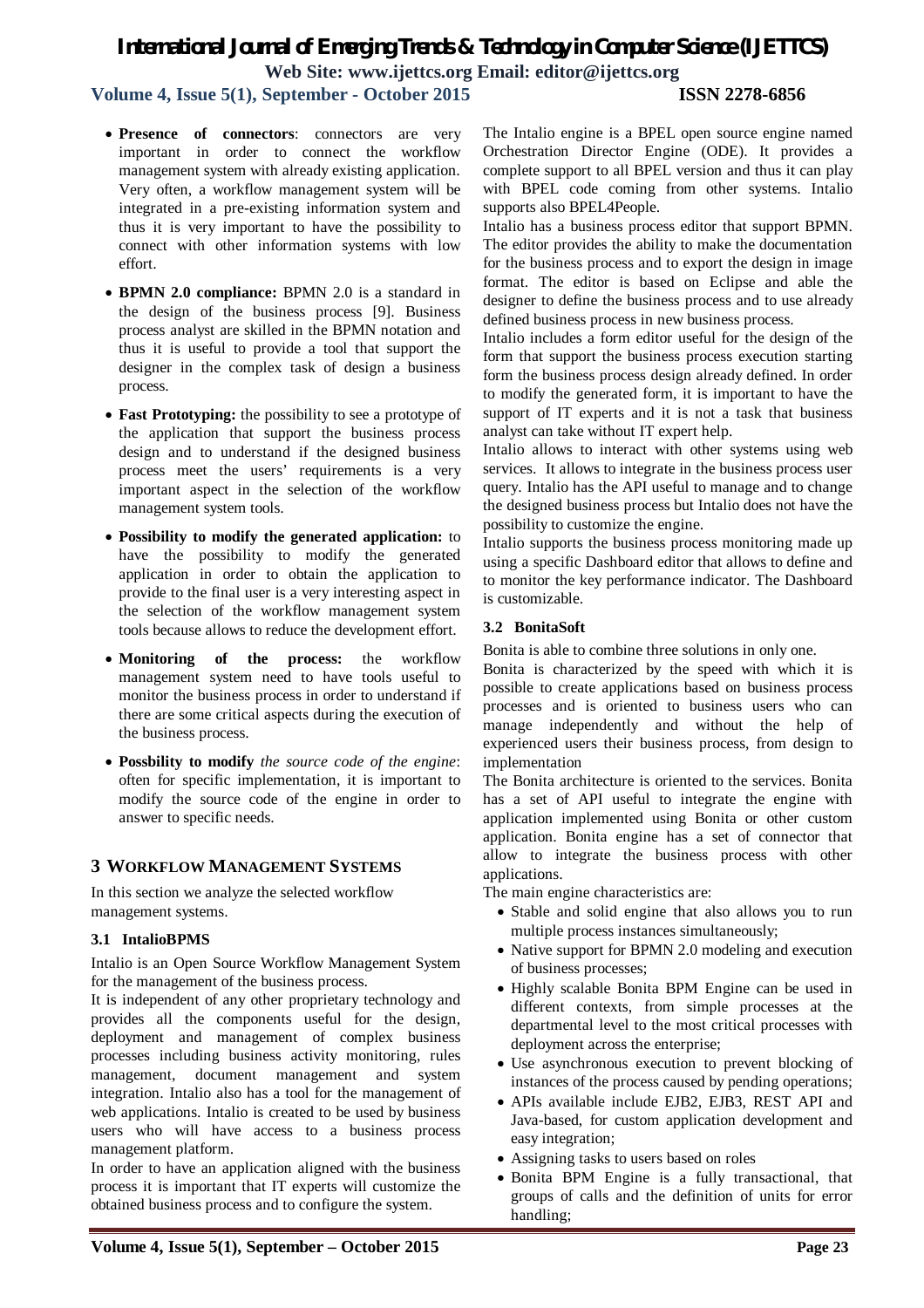**Volume 4, Issue 5(1), September - October 2015 ISSN 2278-6856**

- It is possible to access processes also from smartphones and tablets;
- Allows to create process simulation using parameters such as cost, time and resource consumption.

Bonita allows to manage business process design versioning in order to facilitate the design phase.

The editor has export features in several image format in order to address documentation task.

The editor checks the design in order to check for the compliant of the business process design with BPMN notation.

Bonita has API useful to customize application and has several connectors that allow to extend the framework with an external application. There are more than 100 connectors for open source and proprietary systems. There is a tool for the development of the connectors.

Bonita has tool for the business process monitoring both for the real time monitoring and for the definition and analysis of the Key performance indicator. It is possible to define Key Performance indicator in any point of the system and to monitor them inside a dashboard.

Using Bonita Portal, it is possible to obtain the web application that allow the user to execute business process. The obtained web application is a light application useful to integrate in existing company portal. The interface for the user is like "inbox" but it is possible to modify this interface through a specific customization.

#### **3.3 jBPM**

jBPM 6.0 is a flexible Workflow Management System (WFMS) Suite based on BPMN 2.0 notation. It makes the bridge between business analysts and developers. Traditional workflow engines have a focus that is limited to non-technical people only. jBPM has a dual focus: it offers process management features in a way that both business users and developers like it.

jBPM has several features and tools able to design and execute the business process. The jBPM tools manage the complete business process lifecycle: design and deploy, runtime management (test and debug) to trace the execution parameter, reporting, The main tools of jBPM environment are:

- Web-based process design tool that allows to the designer to model the business process using graphical and intuitive interface and that allows to simulate the process execution. The designer has a customizable design palette and provide the capability to explore the several elements of the model such as the organization units, repository, projects and files (project explorer).
- Data modeler allows the creation of data model that will be used in the business process solution;
- Form modeler allows the designer to create web forms that the final user will use when he/she execute the business process. The creation of the web form doesn't need technical skills; thus, the form modeler could be used by process analyst but also by software

developer that could customize the layouts and the behaviors of the modeled web forms;

Moreover, the suite allows to the software developer to create specific dashboards and reports for the final user. Also the jBPM provides a full support to the persistent data (based on Java Persistent API[10]) and to the transaction (based on Java Transaction API[11]). The main developer framework such as Maven, Spring, OSGi,.. are integrated in the design tool.

The runtime management of the business process is based on two tools: Process Instance (that shows the list of the process instance in execution and shows the specific status of an instance) and the Task Management (that allows to the final user to see and to complete his/her assigned tasks). The Business Activity Monitoring was created to allow the no-technical designer to create corporate dashboard. This tool is a graphic tool that allows to customize predefined dashboard and to create graphical representations of business indexes.

jBPM provides a full support to the manual activities through a specific design element called Human Task. The HumanTask allows to model specific properties such as:

- **Actors:** This property describes who has to do the manual task;
- **Group:** It describes the group of the users that have to complete the manual task;
- **DataInputSet**: It describes all the input variables to the task;
- **DataOutputSet:** It describes all the output variables to the task;
- **Assignment:** It describes the data mapping;
- **Content:** It describes the information connected to the task;
- **Priority:** it is the priority level of the task;

jBPM integrates a powerful tool of process simulation based on Drools [12] and a graphical interface to view and understand the data collected during the simulation. The simulator provides also a complete timeline of the execution of the process that includes all the specific simulation events and data.

#### **3.4 Activiti BPMN 2.0**

Activiti BPMN 2.9 is an engine to manage the business process used inside the Alfresco Framework [13]. Activiti is open-source based on Apache license.

Activiti is been projected to provides a full support to Java developer and its architecture minimizes the required resources. Activiti has no user interface tool. Its main components are:

 **Activiti Engine** – it is the core of the activiti project. The engine can be used in any java project and integrated in any java framework (Spring, JTA). It allows a complete system scalability also in cloud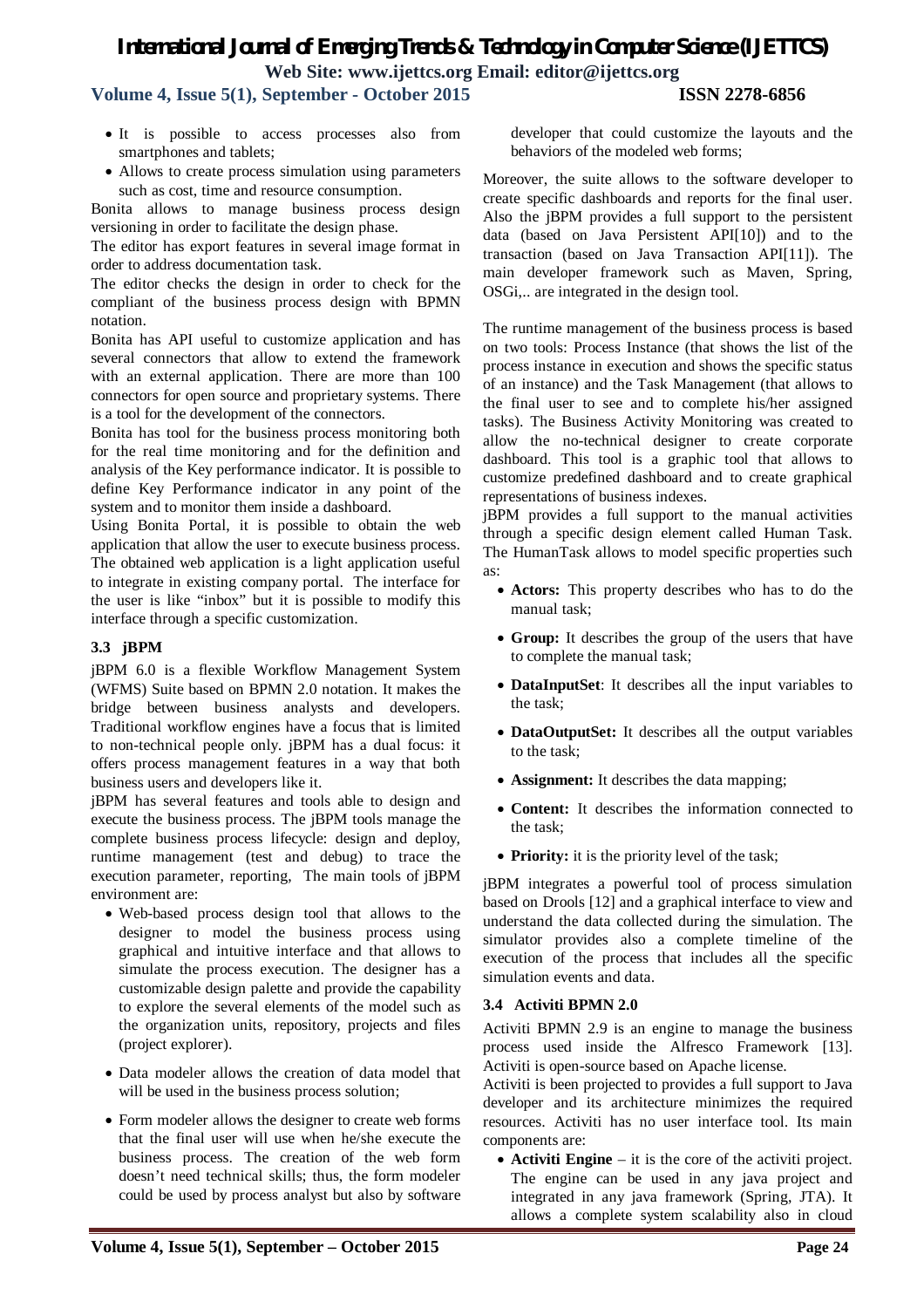### **Volume 4, Issue 5(1), September - October 2015 ISSN 2278-6856**

environment. Moreover, it has a complete implementation of Java Persistence API and Java Transaction API. All the modelled process can be tested using Java Unit Test.

- **Activiti Modeler –** It is a web based editor. It models the business process and stores the process in a specific directory on the server.
- **Activiti Engine Designer** it is an Eclipse plug-in that could be used to create the model of the process in BPMN2.0 notation. This tool allows to add more details to the business process model. For this reasons, the Activiti suggests to use the Modeler to design the process without many detail and the Designer to model the specific information.
- **Activiti Explorer –** It is the web-based monitoring console. It allows the users to know the assigned tasks.
- **Activiti Probe** Activiti Probe is a web application that provide the possibility to monitor and to manage the business process execution. Also provide tool to add an instance of the process and to make it executable. This application is oriented to the expert that manage the system that has the task to guarantee that the system always works. This application allows to have important information from the system such as the time need to execute a task or a process.
- **Activiti Cycle -** Activiti Cycle is a web based application that improves the collaboration in the company. Allows to obtain a BPMN 2.0 code starting from processes made up by Activiti Modeler

#### **3.5 Camunda**

Camunda is a java-based framework for the business process automation. The Camunda process engine is a java library for the business process execution.

The process engine uses POJO technology and it uses a relational database to implement the persistence.

A ORM mapping is provided by mybatis framework [14]. There is the possibility to integrate the process engine with a Spring Framework, Contects and Dependency Injection in Java EE and an integration with the server infrastructure of the application (Runtime Container).

In addition to the process engine, Camunda has the **camunda Modeler** (an eclipse plugin for the process design) and the camunda-bpmn.js (a JavaScript framework for parsing, rendering and execution of the BPMN 2.0 process described in XML format).

The management of the users and the management of the flow is made up using the web application Tasklist. There is in addition the Camunda Cockpit a web application useful to monitor and to manage the business process instances.

Camunda can be used both in a standalone mode or it can be integrated inside java application. There are a set of java API that allow a simple and quick integration with the Camunda engine. Camunda allows a set of services for developers:

**RepositoryService**: it manages deployment of package and process definition

**RuntimeService**: allow to start new process instance, to obtain new process variable, to query the business process during execution

**Task service**: allow to make query about task assigned to users or group, to create new task, to manage users that have a specific task

**IdentityService**: allow the management of groups and users. It is possible to use this service with LDAP, active directory and so on;

**FormService**: add to the Camunda the start form (the form that the user can see before the business process start) and task form (the form that helps the user to complete a form task).

#### **4 CONCLUSION**

This article allows to understand some key aspects of the analyzed open source workflow managements systems.

A comparison analysis about tools allow us to observe that Bonita is oriented to the business analyst and does not require a collaboration effort with IT expert. Other tools are oriented to the technical user (Activiti and Camunda) or to business expert with a constant support to the technical user (jBPM and Intalio).

All the analyzed workflow management systems have API in order to integrate with other systems. The presence of API is an important aspect because provide the possibility to extend the workflow management system. Each analyzed tool has API that allows to customize several aspects of the implementation:

- Activiti and Camunda has API useful to modify the workflow engine. It is clear that this functionality is oriented to IT expert that are able to modify source code.
- jBPM has both API for IT expert and API for nonexpert. It is possible to modify both the source code of the workflow and the source code of the generated application.
- Bonita has both API to interact with system and the concept of connector that is a software component that can be designed and developed in order to extend the tool with other external application.
- Intalio uses web service in order to connect with external application and has the API but it is no possible to interact with the engine.

Another aspect is the possibility to customize the user interface of the generated application. Bonita is different from other tools because has an advanced fast prototyping tool that allows to modify the generated prototype. Intalio allow the customization of the generated application but is not a fast prototyping tool. In Activiti, Camunda and jBPM there are not fast prototyping tools.